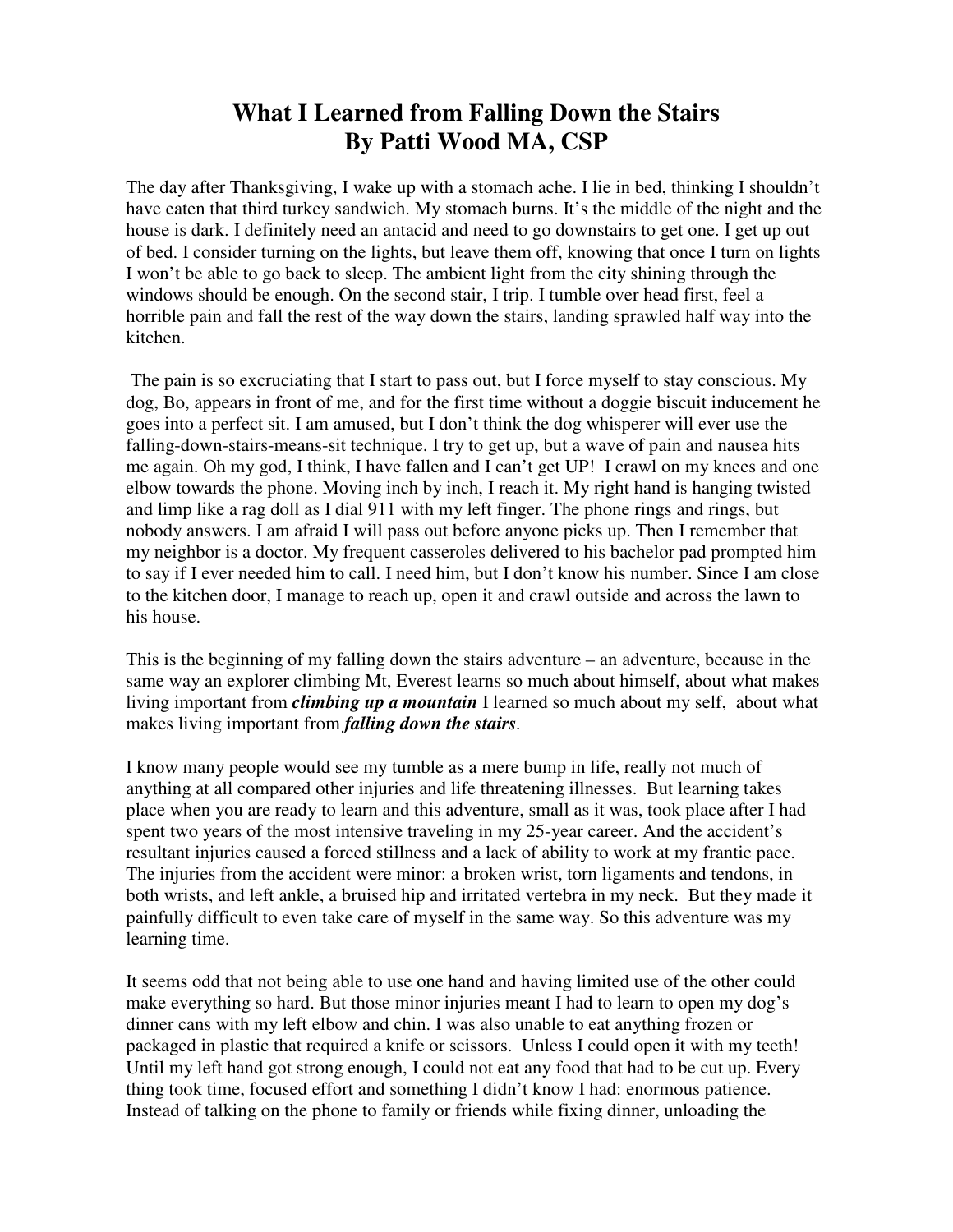dishwasher and having part of my mind occupied with my massive list of to do's I could only cook. Instead of rushing through a meal, I would slowly struggle with a fork or spoon in my left hand. Each bite was an awkward and frustrating chore.

When I finally could get on the computer, it was to type very slowly and very badly with one finger. Just answering emails took hours and the emails became so cryptic that I am sure clients wished for secret decoder rings to decipher them. I showered slowly with one arm held up in a plastic baggie. To dry my hair, I set the dryer on the toilet and sat on the floor aiming my head towards it. I couldn't hold a book and turn the pages. It even hurt to change the channels on TV channel changer, so I watched a single show all the way through! By the end of the day the effort to do simple things left me bathed in sweat. But there was a gift in this.

Everything slowed down and became a meditation. After three weeks of doing things slowly one at a time, without being able to drive, only leaving the house for speaking engagements, I felt calmer and more centered and strangely happier than I have been in a long time. This was my first lesson.

## *When life is frantic and faced paced, resist the urge to do many things quickly. Do one thing at time and do it slowly and thoughtfully.*

This not only gave me yoga serenity, but I lost 12 pounds!

You might have noticed that I said I left the house for speaking engagements. It may seem odd. If you're a speaker, or indeed a workaholic working under such circumstances, it probably doesn't surprise you. Speakers have a "The show must go on!" mentality. Like every speaker out there I have spoken under horrible circumstances. I knew I could deal with that part of me that wanted to cry, take a pain pill, lie down and have a pity party. In fact I knew that some of the most incredible, heart-opening speaking experiences of my career occurred when I was suffering internally, but the audience didn't know it and we created an incredible connection.

I went off to each speech my little blonde smiling, arm-in-a-cast, limping self, and waited to see what happened. Not only didn't it matter to them, but they expected me to be in charge. Heck, they still let me carry my stuff, put my materials on the walls and move tables and chairs! And by the way, I could have used some help moving the tables with one hand! I learned my second lesson.

#### *People will treat you like a victim only if you choose to act like a victim.*

At the beginning of my recovery, some of my friends were so very kind. One took me to the store; another gave me a ride home from a speech; one brought over Chinese; another brought bags of comfort food; another came over to open jars and empty the trash and one, went above and beyond taking me to the emergency room (my second trip) at three in the morning. Other friends where busy with their lives and some busy with their own pain. Each time someone was kind, stranger or friend, I asked myself how many times I had been kind to others. I felt so good remembering because I knew now how good getting kindness felt. But each time someone was rude or didn't take the time to care, I asked myself how many